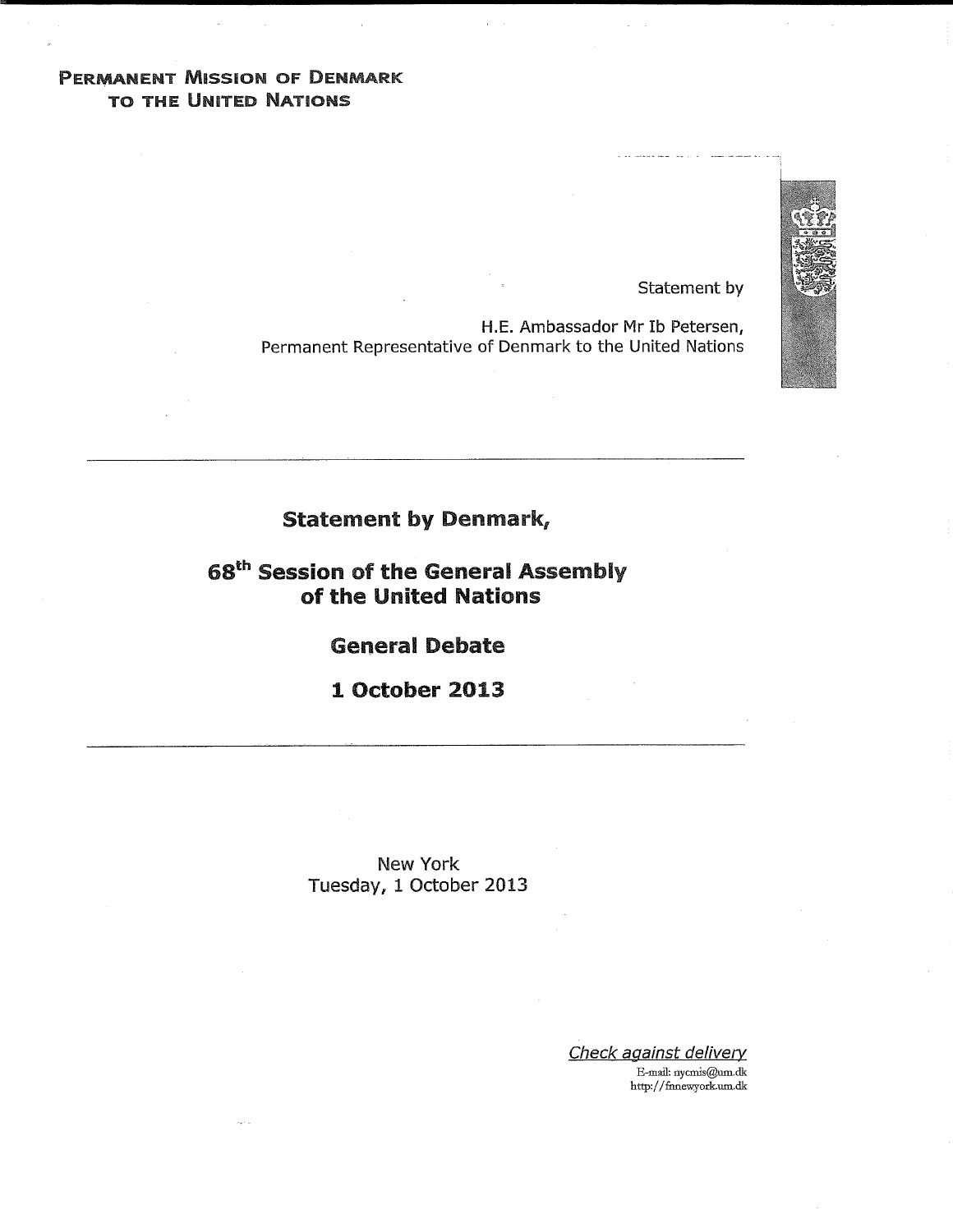## Mr. President,

In the 21<sup>st</sup> century, old distinctions between North and South, developed and developing, are beginning to lose their meaning. We are wimessing significant shifts in the geopolitical balance, in population dynamics, and in economic power between Member States.

As documented in this year's UN Human Development Report, many developing countries experience faster economic growth. Emerging economies now produce the majority of the world's goods and services. And three-quarters of the world's economic growth is set to depend on their dynamism. Today, emerging economies and middleincome countries are an important part of the reshaping of the global economy.

In a globalized world, with dramatic shifts of power and influence, a strong United Nations is more relevant than ever. We need the UN with its unique legitimacy and its universal membership. We need a UN which can contribute with common solutions to global challenges. We need a UN which reflects the changing political landscape – including through a reformed Security Council.

Above all, we need a UN which can help mediate, prevent, and resolve armed conflicts.

For the UN to be able to contribute effectively to resolving armed conflicts, it is crucial that the UN Security Council shows leadership and proves that it can fulfil its primary purpose and responsibility of cooperating in solving international crises and promoting universal respect for human rights.

Today, the total number of people uprooted by conflict or persecution is close to 45 million – the highest level in 18 years. This illustrates the human suffering and costs of conflict that we must do our utmost to prevent and resolve.

An integrated approach to preventive diplomacy, peace-building, peace-keeping, and prevention of atrocities is crucial. The cure against armed conflicts and instability is to invest in democratic structures that protect civilians and their human rights and contribute to socio-economic progress. In recent years, the Security Council has increasingly integrated the rule of law, human rights and the protection of civilians into its mandates for UN peacekeeping and peace-building missions. This is an encouraging development that Denmark fully supports.

Denmark agrees with the Secretary General that building societies that are resilient to atrocity crimes increases prospects for long-term peace and stability. The unacceptable suffering in Syria is a tragic reminder of the consequences when no early action to prevent atrocity crimes is undertaken.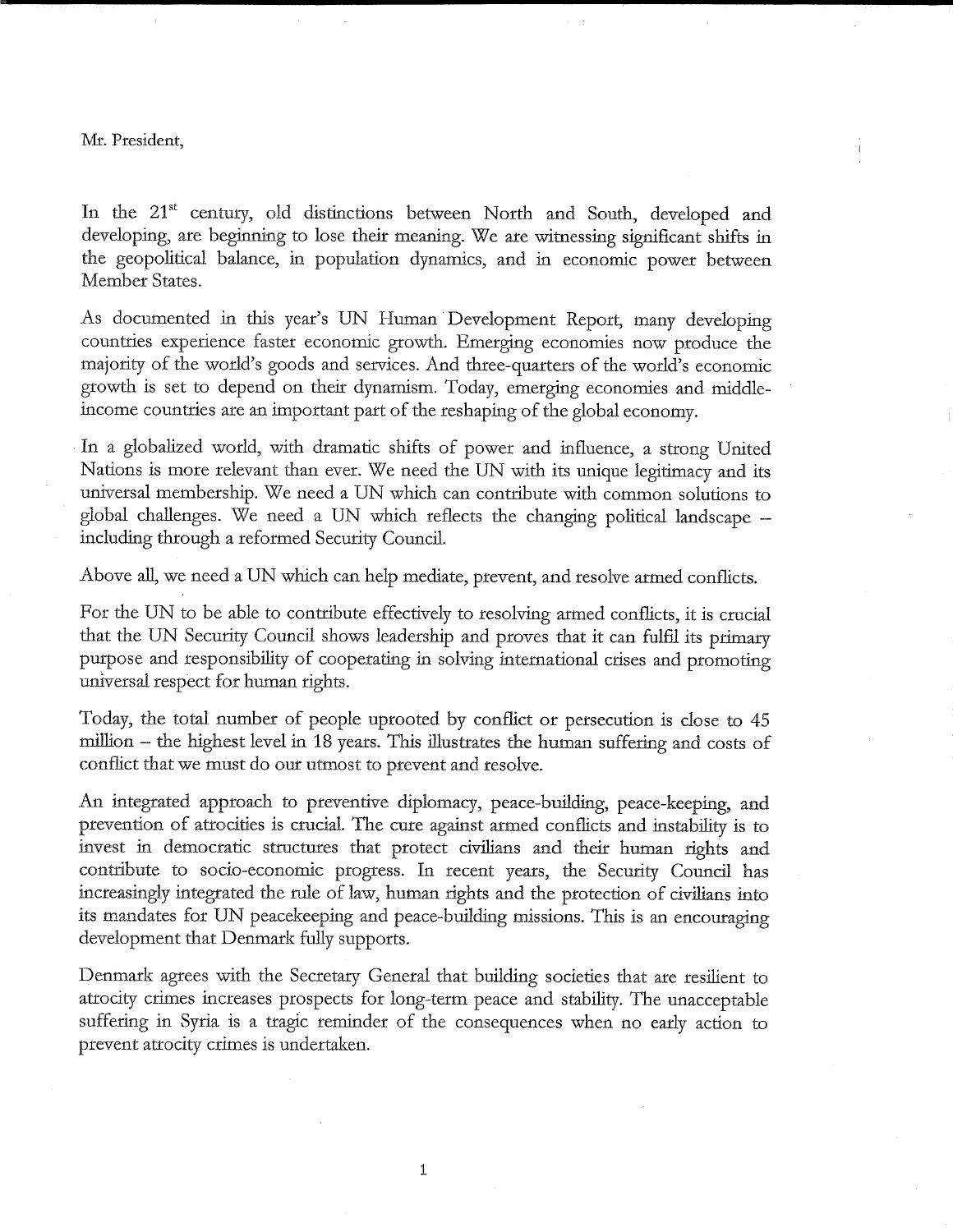Advancing the primary responsibility of states to protect their populations should be a concern of all governments. The responsibility to protect is consistent with existing obligations and international human rights, humanitarian and refugee law which are binding on all States. Denmark calls on Member States to join the global network of "Responsibility to Protect" focal points that work to integrate atrocity prevention in national policies and to engage with other Member States and regional organizations to build capacity and cooperation before crises and conflicts break out.

At the same time, we must ensure accountability, for human rights violations and for past atrocity crimes. The perpetrators of the crimes must be brought to justice. While the Security Council last Friday took an important step to address the crisis in Syria, Denmark reiterates its call on the Council to refer the case of Syria to the International Criminal Court.

-000-

#### Mr. President

Sexual violence in conflict is one of the most persistent injustices in the world today. And also one of the most neglected. We must combat sexual violence as a method of warfare. Likewise, we must promote women's participation in peace-building and in social and economic recovery. Denmark strongly believes that no durable peace can be attained without the full and equal participation of women in peace-making and peacebuilding processes.

Building sustainable peace and long-term stability remains one of the most difficult challenges for the international community and the United Nations. But the investment is well worth it. We must support country-led and country-owned transition strategies in building paths towards resilient societies.

Conflict and violence have devastating effects on development. The complex situation in fragile states represents perhaps the greatest challenge to combat poverty as low-income fragile states are those most off track towards reaching the Millennium Development Goals. It is therefore essential that the central roles of state-building and peace-building are duly reflected in the post-2015 framework.

The New Deal on engagement in fragile states, led by the G7+ countries, provides Peace-building and State-building Goals that call for a global effort to strengthen people's security, to reduce violence, to increase people's access to justice, to generate employment and improve livelihoods. We urge that the experiences and lessons from the New Deal become a source of inspiration for the discussions on the post-2015 development framework.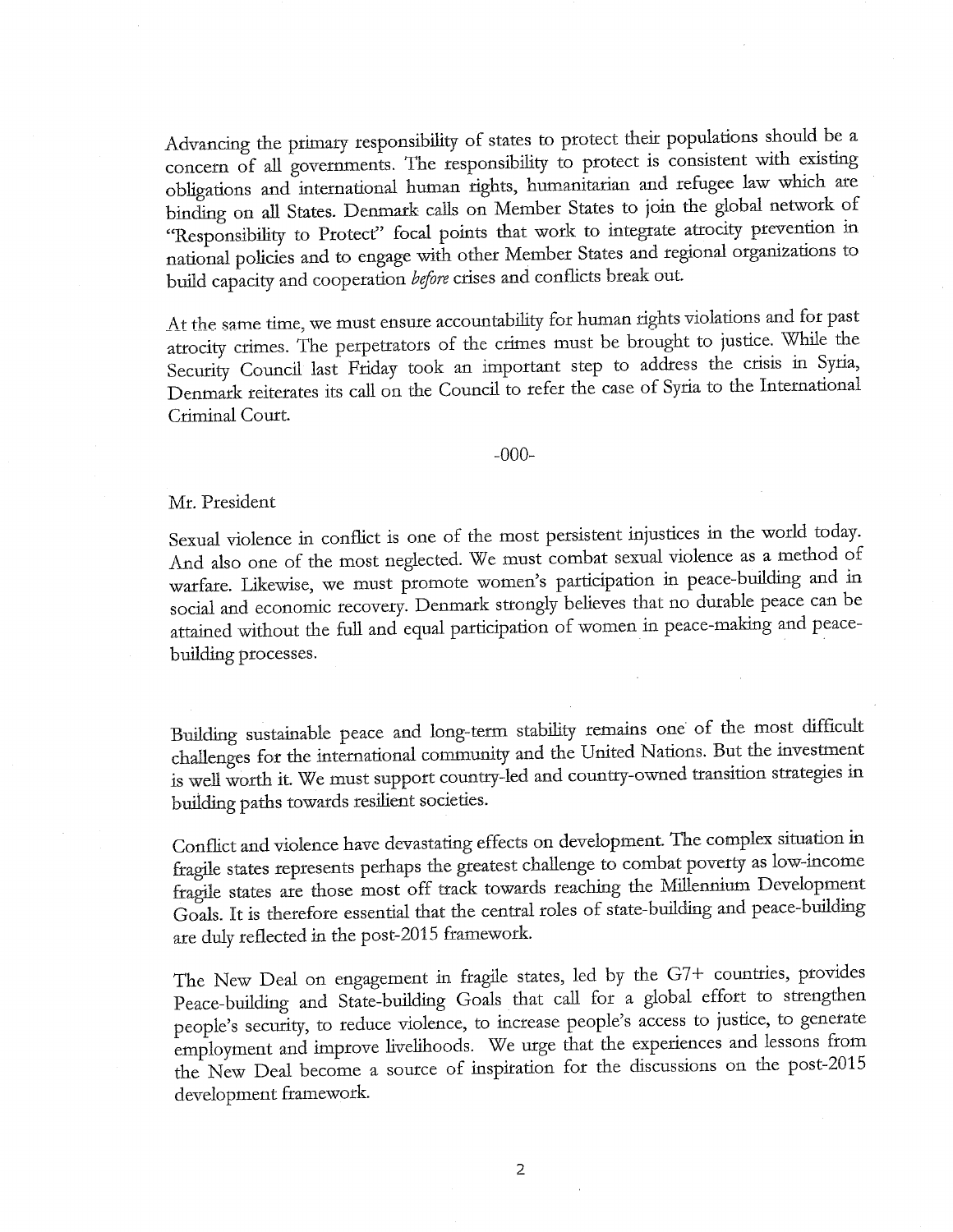# Mr. President,

The process of establishing the post-2015 development agenda should result in one single universal framework with one set of goals that can unite the world in a strong effort to eradicate extreme poverty, promote sustainable development, and ensure all people the right to a better life. Denmark welcomes the outcome document from the Special Event on the Millennium Development Goals last week, which provides a first important step towards this vision.

At the same time, unfinished business from the MDGs must figure prominently in the post-2015 development agenda. The focus should be on ending extreme poverty in one generation and promote sustainable development in all its dimensions. Empowerment of women and girls, and access to basic services such as health and education, must not drop off the agenda. On the contrary, we must commit to doing more to close these gaps.

Denmark is committed to shouldering its share of the collective responsibility. In 2012, Denmark provided 0.83 pct. of its gross national income as Official Development Assistance, and it has been fulfilling the international target of 0.7 pct. since 1978. Also, we are strengthening our efforts to work in parmership with private business and other non-state actors to increase investments in developing countries - especially in Africa.

As also highlighted by the Secretary General and the High Level Pand on the Post-2015 Development Agenda in their reports, a new coherent post-2015 framework must be ftrmly anchored in human rights as universal values and enablers for sustainable development.

Such a framework must build on the core principles that underpin the international human rights framework; namely participation, accountability, transparency, and nondiscrimination. It must address the human rights of all groups in our societies and pay special attention to the rights of indigenous peoples.

#### -000-

## Mr. President,

We are losing ground when it comes to inequality within countries where we see a widening gap between rich and poor people. The 1.2 billion poorest people account for only 1 pct. of world consumption while the billion richest consume 72 pct. Inequalities and their underlying causes must be addressed in the Post-2015 Devdopment Agenda, in order to effectively eradicate extreme poverty, underpin socio-economic progress, and prevent instability.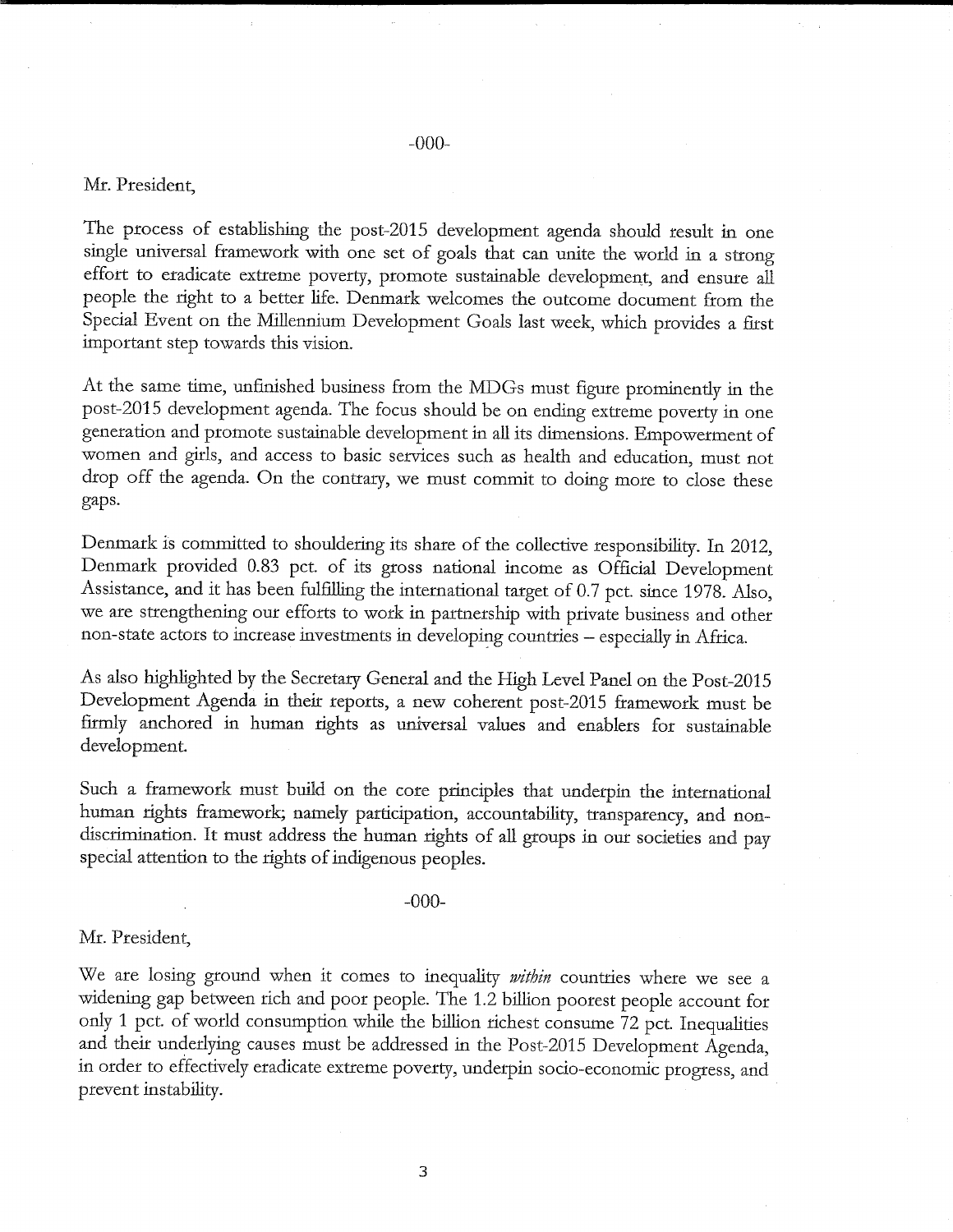Gender-based discrimination, including the denial of the rights of women and girls, remains the single most widespread driver of inequalities in today's world. For Denmark, it is critical that gender equality and sexual and reproductive health and rights (SRHR) are reflected in the post-2015 agenda. This is also underscored by the High Level Panel report.

Macroeconomic policy is essential in addressing inequalities. Equitable socio-economic progress and fair distribution of resources are important for developed and developing countries alike.

-000-

Mr. President,

Scientific evidence, as just presented by the IPCC, makes it clear that climate change has become a threat multiplier. More frequent natural disasters impact on the most vulnerable people and add another layer to fragility, inequality and instability. Unsustainable production and consumption increase stress on natural resources and ecosystems. CO2 emissions today are 46 pct. higher than the 1990 level. The UN and its Member States must promote innovative technologies and new solutions to water, food and energy scarcity, deforestation and high carbon emissions. Jointly, we must push the transformation to a green economy.

Green growth is necessary, if we are to deal effectively with increased demands for resources over the next 15-20 years, as global population grows. Green growth is about opportunities for all, not about obstacles for some. Access to and management of energy and of water resources are two important elements. Governments cannot do it done. We need active involvement and a close partnership with the private sector, including businesses, private foundations, as well as with civil society and public institutions.

We must do our utmost to increase the level of ambitions in a new climate agreement that shall commit all countries. We welcome the UN Secretary General's invitation to a summit in September 2014 which will serve to keep up momentum of the climate negotiations. It is crucial to set an ambitious international agenda for tackling the consequences of climate change. Denmark's long-term energy policy goal is dear: Our entire energy supply should be covered by renewable energy by 2050. Denmark stands ready to support a global agenda towards limiting global warming to 2 degrees Celsius. Our contribution to the Secretary General's SE4All initiative is part of this support, including the establishment of an Energy Efficiency Hub in the new UN City in Copenhagen. Denmark will also work for an ambitious and operational outcome of the 'The Third International Conference on Small Island Developing States' to take place in September 2014.

-000-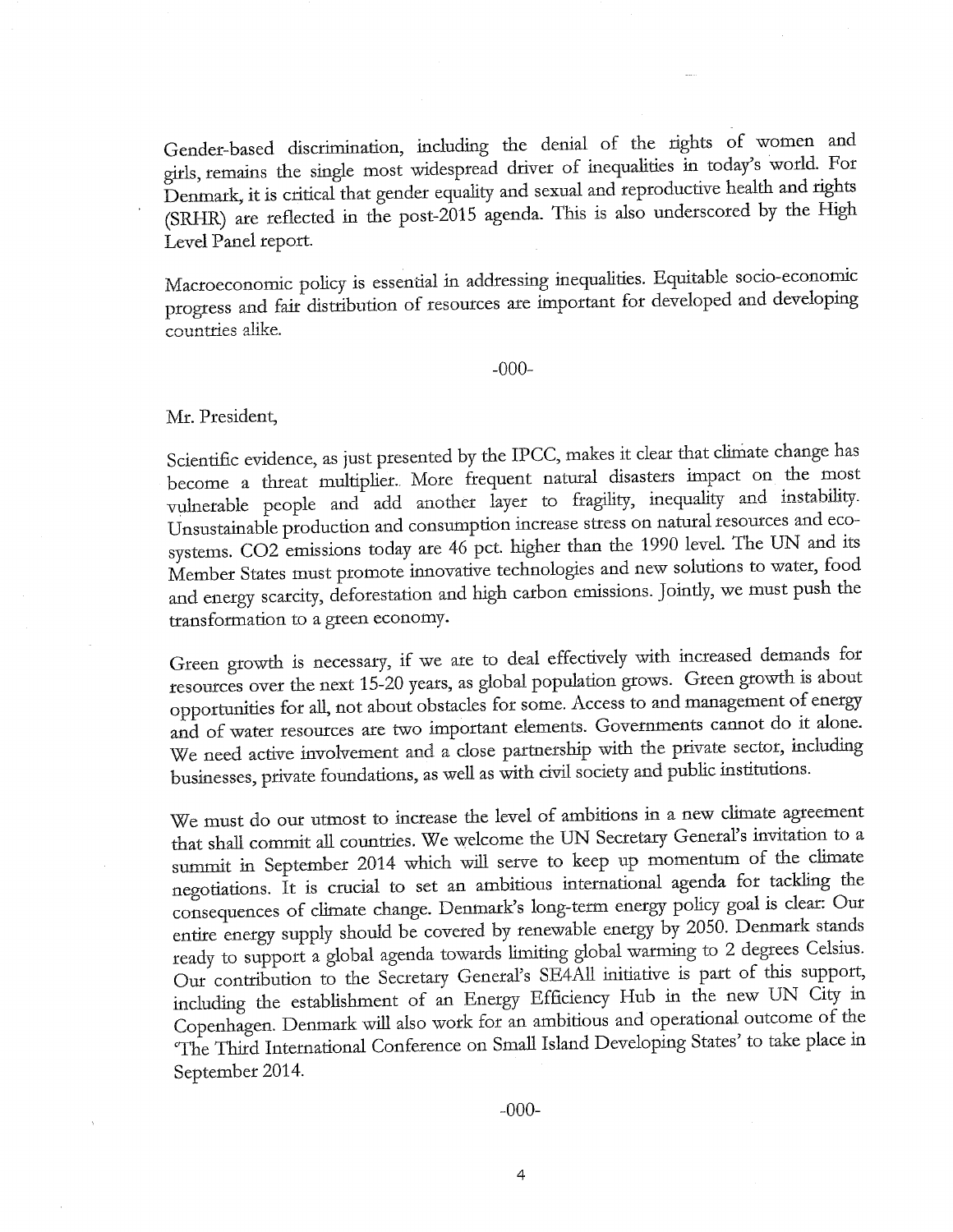# Mr. President,

At country level, Denmark supports a UN that can inspire change and deliver concrete results which will benefit the populations, strengthen their confidence in political processes and pave the way for long term stability and development.

We condemn the indiscriminate violence that we wimess in Syria. Not only does it harm the civilians in the most tragic way, it also undermines regional stability as a whole. With the conflict in Syria, we are confronted with a humanitarian crisis of unprecedented proportions. Last month the world wimessed a further escalation of the conflict with the horrendous chemical attack in Ghouta. Denmark strongly condemns all use of chemical weapons, and we are convinced that a strong international reaction is required. It is crucial that those responsible for this grave violation of international law will be brought to justice and that future use of chemica! weapons is effectively prevented.

From the very outset of the tragedy in Syria, Denmark has emphasized the need for a political solution to end the human suffering. We welcome the adoption by the Security Council of Resolution 2118 on the destruction of Syria's chemical weapons. Denmark continues to strongly support the efforts towards a Geneva II conference.

In Egypt, an already fragile situation has worsened significantly over the last months in which tragic events have led to a heavy loss of civilian lives. Denmark has sent a strong and clear signal to the Egyptian authorities that democracy and dialogue must return. Progress in Egypt can only come through a peaceful, inclusive process. Many challenges still lie ahead with regard to implementation of the road map for a return to democratic and civilian rule in Egypt. We urge the Egyptian authorities to accept the support of the international community for this process. The UN can play an important role in supporting respect for human rights, democracy, and the rule of law.

Progress in the Middle East Peace Process remains critical for improving regional stability. Denmark welcomes the US initiative in view of resumed direct negotiations. All parties must now truly seize this opportunity for peace and work constructively for a sustainable two-state solution.

In Afghanistan, we welcome the process towards full national ownership which is crucial for the long-term future of the country. Afghan authorities are taking over still greater responsibility for security and institutions. There is, however, a clear need for a continued, strong political commitment from the international community in order for Afghanistan to succeed towards this goal. The Afghan government and its international partners must live up to the Tokyo Declaration on Partnership for Self-Reliance in Afghanistan from July 2012. Denmark will remain a strong partner for Afghanistan on its way to democracy and improved livelihood. The UN's assistance to Afghanistan in managing the transition process, including the upcoming electoral processes, will be essential now and in the years to come.